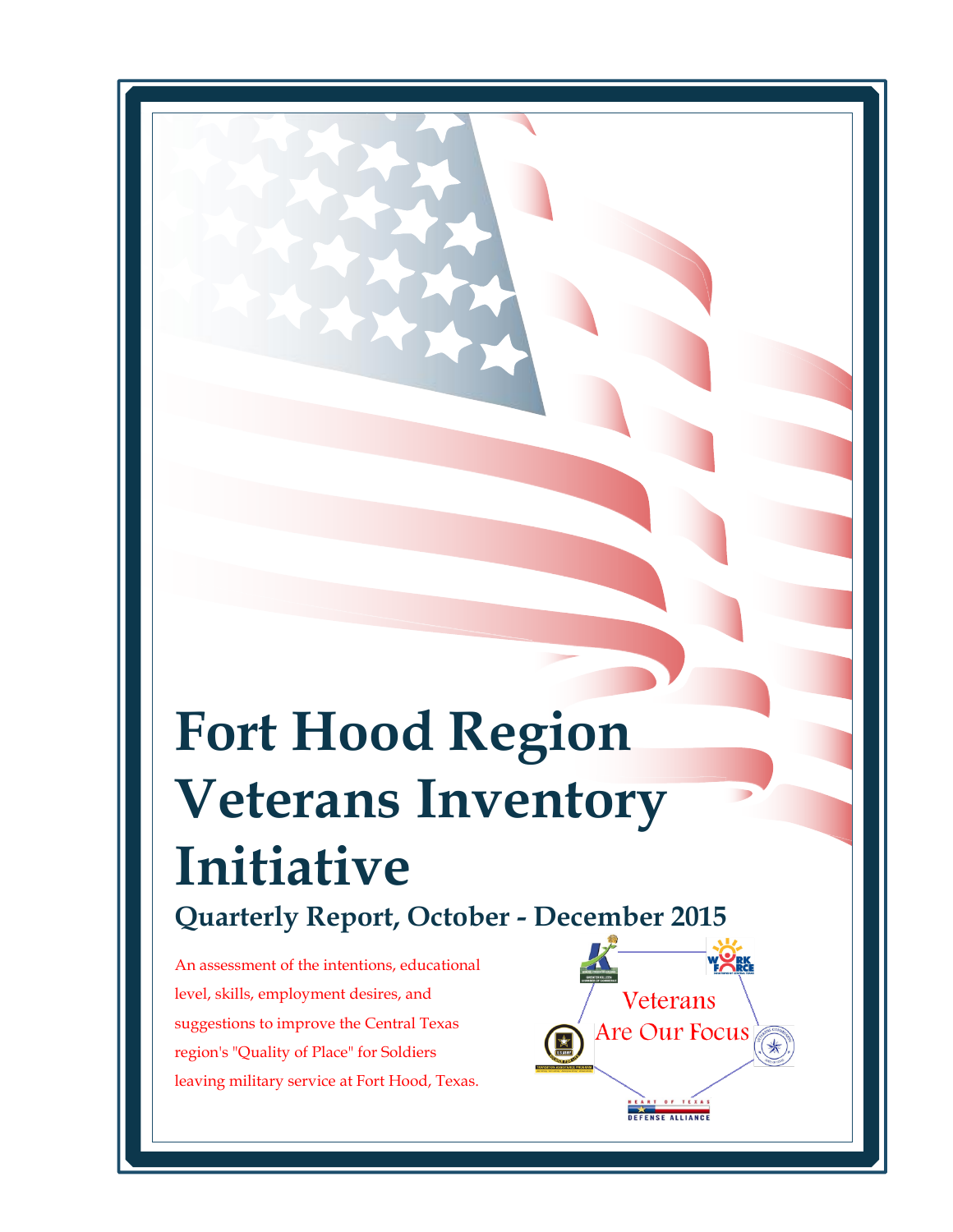

# **Quarterly Report: 1st Quarter, FY 2016**

(October - December 2015)

**A. BACKGROUND**: Operation Economic Transformation is the Greater Killeen Chamber of Commerce (GKCC) plan to identify, measure, and capitalize on new and emerging economic development opportunities present in the Central Texas region. In April 2006, the Greater Killeen Chamber of Commerce (GKCC) employed TIP Strategies, Inc. to conduct a study to identify, measure, and capitalize on the new and emerging economic development opportunities present in the Central Texas region.

One key recommendation from the study, published in 2007, was to regularly administer a survey for veterans separating from military service at Fort Hood to capture insightful information regarding their skills and desired career fields post separation for all Soldiers and Spouses. In July 2006, the following parties entered into a Memorandum of Understanding (MOU) to routinely inventory the intentions, educational level, skills, and employment desires of separating Soldiers in order to improve the Fort Hood regional "Quality of Place":

- Fort Hood Soldier for Life-Transition Assistance Program (SFL-TAP)
- Workforce Solutions of Central Texas Board
- Workforce Solutions of Central Texas Service Centers
- Greater Killeen Chamber of Commerce
- Heart Of Texas Defense Alliance
- Texas Veterans Commission

Data is collected via a voluntary ten-question survey administered during either the Soldier for Life - Transition Assistance Program (SFL-TAP) workshop or installation final clearance<sup>1</sup>. The purpose for the collection and analysis of this data is threefold:

1. Develop and retain the region's skilled and motivated military Veteran workforce;

2. Foster innovation and entrepreneurship; retain existing businesses, and attract new business to the region; and

3. Align the efforts of the participating agencies to enhance options for current and future/potential residents.

# **B. DEMOGRAPHICS**

1. For the 1st Quarter FY 2016 (October - December 2015), 1423 Soldiers completing their military service responded to the survey with the demographics graphed below.

 $1$  Retiring Soldiers may participate in TAP up to two years prior to their retirement date, while non-retiring Soldiers may participate up to one year in advance. Effective November 2012, all Soldiers separating from the military are required to attend the TAP seminar and will provide the opportunity for more Soldiers to participate in the optional Veterans Inventory Initiative survey.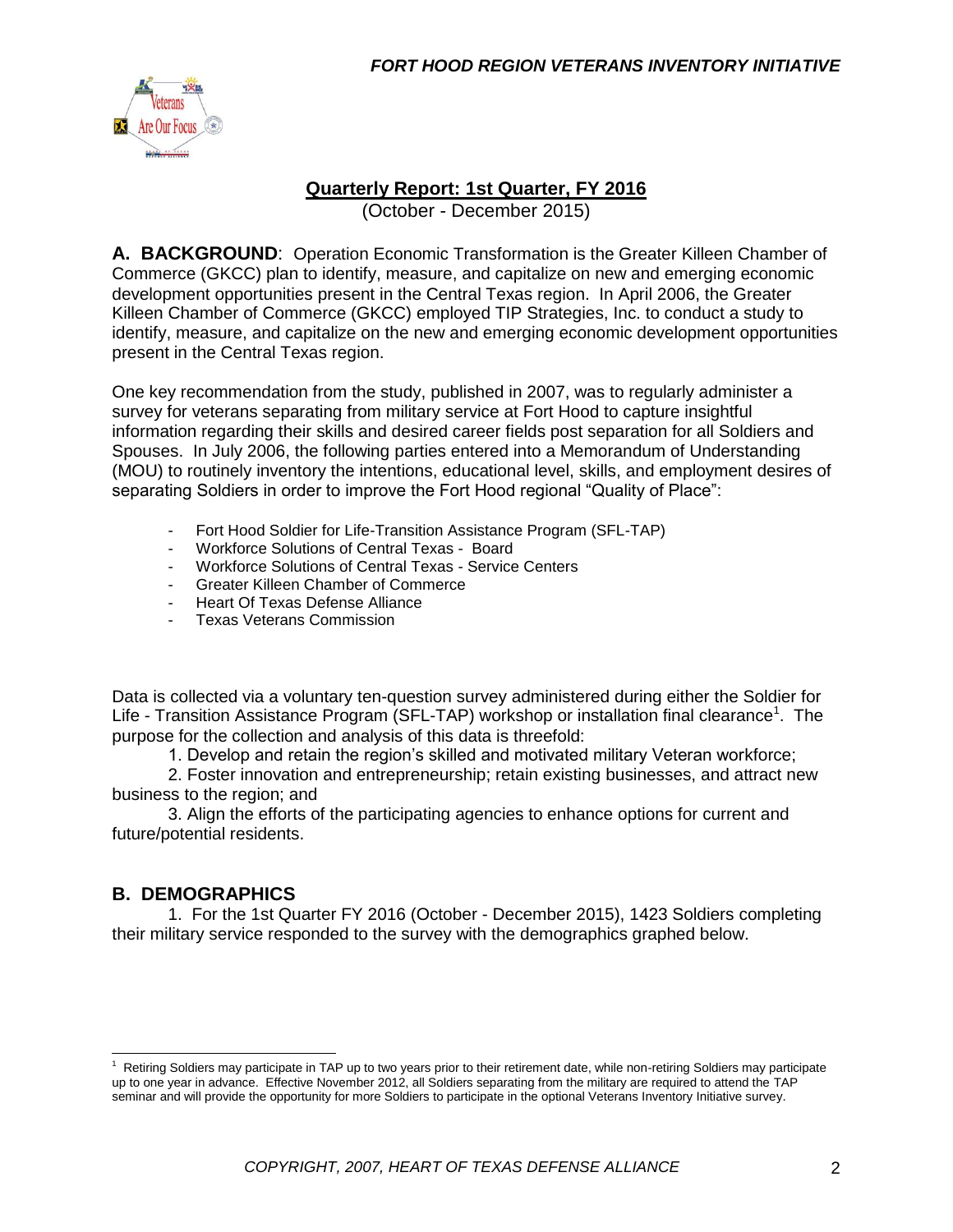

#### **DEMOGRAPHIC DISTRIBUTION**



2. The Veterans Inventory Initiative has collected data on Soldiers separating from the service at Fort Hood since FY 2007 and reports have been based on responses from a total of 35,059 separating Soldiers. For ease of viewing, the graph below charts the results of those who responded to this new survey implemented during the TAP seminar since 3rd Quarter 2014. During this timeframe of April 2014 to December 2015, the amount of those separating from the service has fluctuated between 75-80%, while the amount retiring has fluctuated between 20-25%. The results have been fairly consistent for the past seven quarters since changing to the new survey in  $3<sup>rd</sup>$  quarter 2014, and we will continue to monitor these results.

# **Percentage of Separations by Type**



Retirement

|                           | Separation | Retirement |
|---------------------------|------------|------------|
| 3rd Qtr 14                | 75.9       | 24.1       |
| 4th Qtr 14                | 78         | 22         |
| ■ 1st Qtr 15              | 79.7       | 20.3       |
| 2nd Qtr 15                | 77         | 23         |
| 3rd Qtr 15                | 78.4       | 21.6       |
| $\blacksquare$ 4th Qtr 15 | 79.8       | 20.2       |
| ■ 1st Qtr 16              | 75.4       | 24.6       |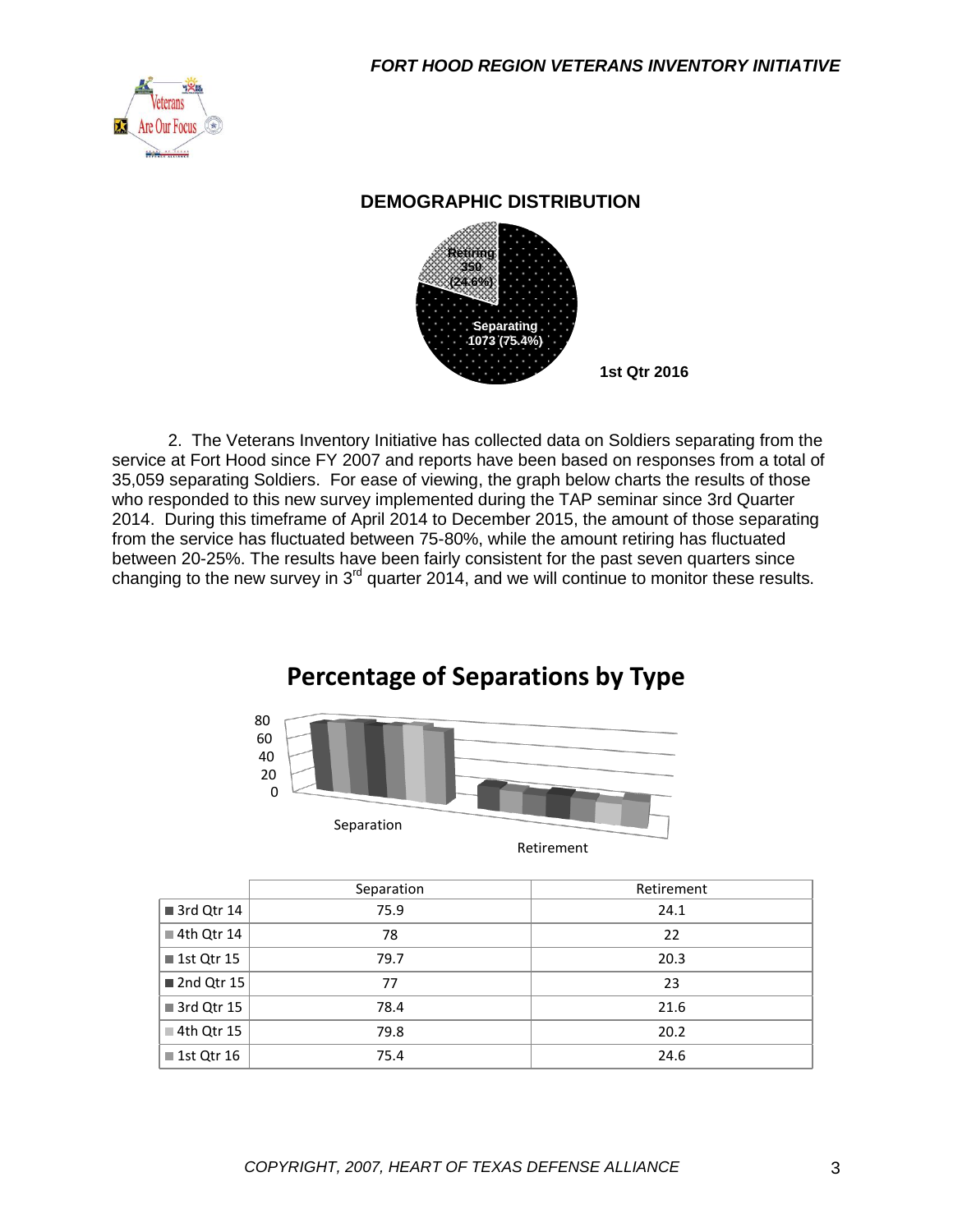

**C. INTENTIONS ON STAYING IN THE REGION**: The respondents were surveyed regarding their intentions on remaining in the region (within 30 miles of Fort Hood – generally equating to the Killeen-Temple-Fort Hood Metropolitan Statistical Area (MSA)) when their service ended. Of the 1423 respondents, 173 did not know at that time.

1. 389 respondents (representing 27.3% of all respondents) indicated they intended to stay in the region. The inventory survey also asks respondents that if they do not intend to remain in the MSA upon leaving the service, would a job available in the area change their response. An additional 412 (29%) indicated they would do so if desirable employment were available. This has resulted in another 26%-35%, over the past two years, stating they would remain in the area if a job was available.<br> $27.3\%$  OF



2. When analyzing data of Soldiers' intentions on remaining in the Temple-Killeen-Fort Hood MSA from April 2013 to December 2015, the graph below indicates that the percent of Soldiers intending to remain in the area consistently averaged between 22 and 27 percent within this time period. Prior to November 2012, TAP was voluntary, and many participating Soldiers were close to their separation date when they participated in the survey, and it is likely that many already intended to remain in Central Texas which significantly increased the percentage of Soldiers intending to stay. As such, we have chosen to focus on more current data. It is important to note, however, that the numbers according to the Retired Army Personnel System shows a continual increase in retirees remaining in the region. We will continue to monitor these results.

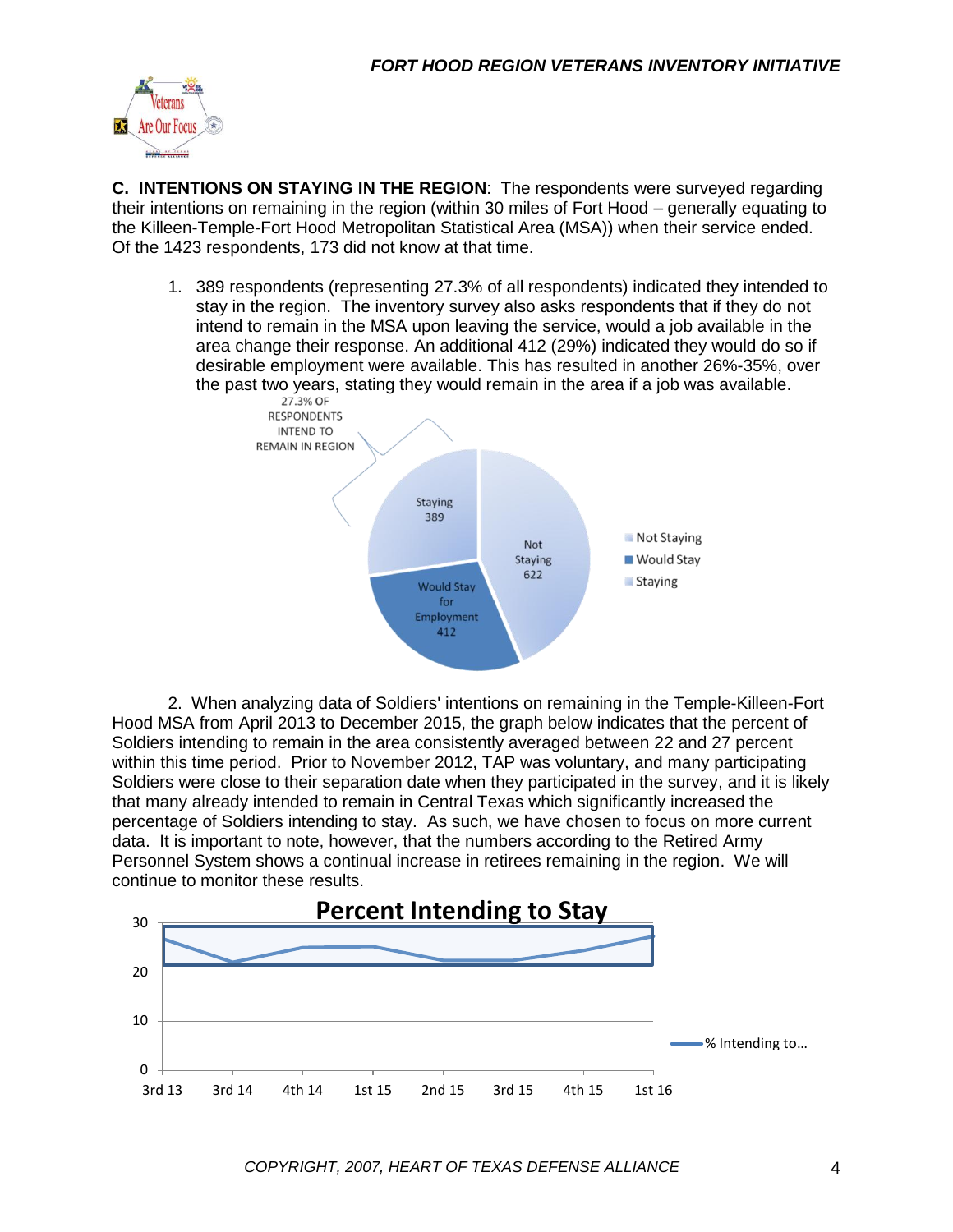

3. Military retirees residing in the MSA: While the Veterans Inventory Initiative only surveys the intent of Soldiers departing the service, we are able to more accurately track the disposition of the retiring population using data from the Retired Army Personnel System (RAPS), which is based on the actual retired Soldiers' zip code. According to RAPS, the cities of Killeen, Harker Heights, Belton, and Nolanville experienced retiree growth rates exceeding the MSA overall growth of 27.5% for the period June 2009 to November 2015.

|                       | <b>JUNE</b><br>2009 | <b>NOV</b><br>2015 | % GROWTH<br>2009 - 2015 |
|-----------------------|---------------------|--------------------|-------------------------|
| <b>KILLEEN</b>        | 8120                | 10787              | $+32.8$                 |
| <b>COPPERAS COVE</b>  | 3028                | 3489               | $+15.2$                 |
| <b>HARKER HEIGHTS</b> | 1843                | 2542               | $+37.9$                 |
| <b>TEMPLE</b>         | 1150                | 1340               | $+16.5$                 |
| <b>KEMPNER</b>        | 884                 | 1031               | $+16.6$                 |
| <b>BELTON</b>         | 826                 | 1088               | $+31.7$                 |
| <b>LAMPASAS</b>       | 356                 | 393                | $+10.4$                 |
| <b>GATESVILLE</b>     | 350                 | 413                | $+18.0$                 |
| <b>NOLANVILLE</b>     | 266                 | 368                | $+38.3$                 |
| <b>SALADO</b>         | 206                 | 256                | $+24.3$                 |
| <b>MSA</b>            | 17029               | 21707              | $+27.5$                 |

In an economic impact study released in December 2012, Texas Comptroller Susan Combs reported that more than 250,000 retirees, survivors, and their families remained within traveling distance of Fort Hood. This number continues to grow each quarter due to 85-90% of all local retirees remaining in the region and many others moving into the region due to Quality of Life factors. Current estimates now show over 280,000 supported by Fort Hood. Below are some key data points to provide additional insights into the growth rates locally:

a. WalletHub.com reported that while the United States experienced the lowest population growth since the 1930s, Killeen was ranked number 6 in the nation for the fastest growing city out of 515 nationwide, https://wallethub.com/edu/fastest-growing-cities/7010/, December 2015.

b. The Killeen-Fort Hood Regional Airport was awarded two grants totaling more than \$1.3 million by the U.S. Department of Transportation's Federal Aviation Administration (FAA) which will benefit the economic development in Central Texas, November 2015.

c. Killeen was named Playful City USA by KaBOOM! for the seventh year in a row based on the city's efforts to increase the quantity and quality of playgrounds, park acreage per capita, and the number of youth served, http://killeenchamber.com/news/killeen-named-playfulcity-usa-for-seventh-year, June 2015.

d The Killeen-Temple-Fort Hood MSA holds the 3<sup>rd</sup> spot in the state of Texas for Leading Mid-Size City in the Prime Workforce category and  $12<sup>th</sup>$  overall in the United States, http://killeenchamber.com/index.php/news/article/area-development-ranks-the-killeen-templefort-hood-msa-12th-nationally-7th, July 2014.

e. According to the June 2014 Texas Labor Market Review, the Killeen-Temple-Fort Hood MSA increased employment over the year by 10.3 percent and decreased unemployment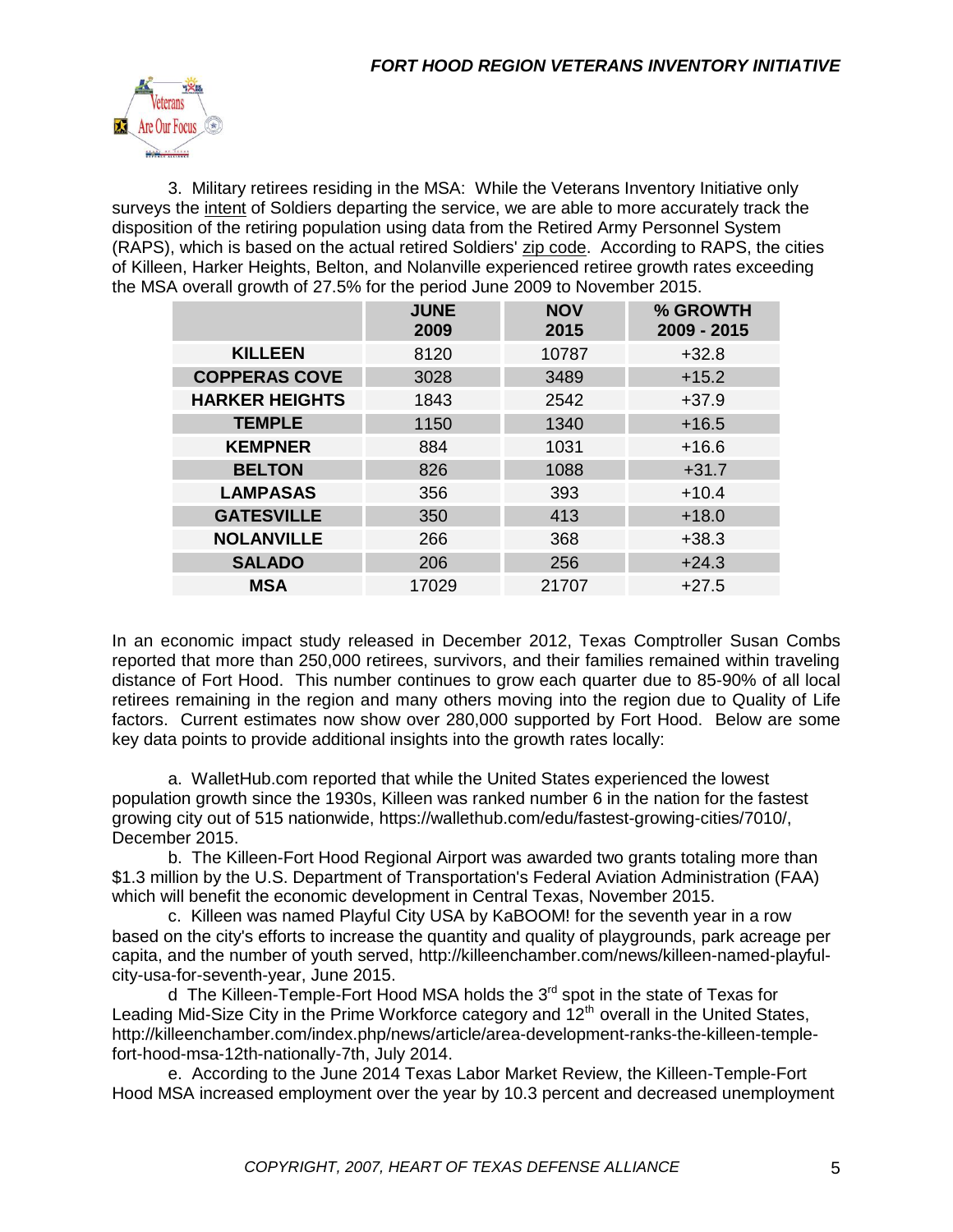

by 1%, http://killeenchamber.com/index.php/news/article/area-development-ranks-the-killeentemple-fort-hood-msa-12th-nationally-7th, July 2014.

f. The Killeen-Temple-Fort Hood MSA economy ranked fourth strongest in the state, and 13th strongest in the nation - just behind Houston, San Antonio, and Austin (according to Policom Corporation, http://www.policom.com/2014%20MetroRank.htm, June 2014.)

In addition to these indicators of economic stability for the Killeen-Temple-Fort Hood MSA, the Texas Comptroller also stated in the 2012 economic report that Fort Hood's economic impact climbed to \$25.3 billion statewide, which was a 150% increase in comparison to the 2008 report. Comptroller Susan Combs stated "Fort Hood is an economic engine that helps growth in Texas." The report states that Fort Hood was also indirectly responsible for 214,344 jobs throughout Texas, in addition to the 68,942 jobs in the Fort Hood MSA. An updated economic impact report for Fort Hood will be executed in 2016.

**D. MILITARY OCCUPATIONAL SPECIALITIES**: Departing Soldiers represented 190 different Military Occupational Specialties (MOS). However, 81% (1062 of the 1313 valid respondents) can be grouped into five general areas: Combat Arms, Logistics/Transportation, Maintainers/Repairers, Medical, and Information Technology/Communications. The sixth area on the following chart, Other, is comprised of the remaining 251 Soldiers leaving the service with an MOS other than those five areas.



### **COMBAT ARMS**

Traditionally, Combat Arms is the largest group and remains the largest group this quarter. Most, if not all, will be combat veterans of the Iraq/Afghanistan campaigns, which have a distinctive small-unit focus by their nature. Therefore, in addition to the skills listed below, these Soldiers would likely have extensive leadership and staff planning skills that may surpass those of their civilian peers.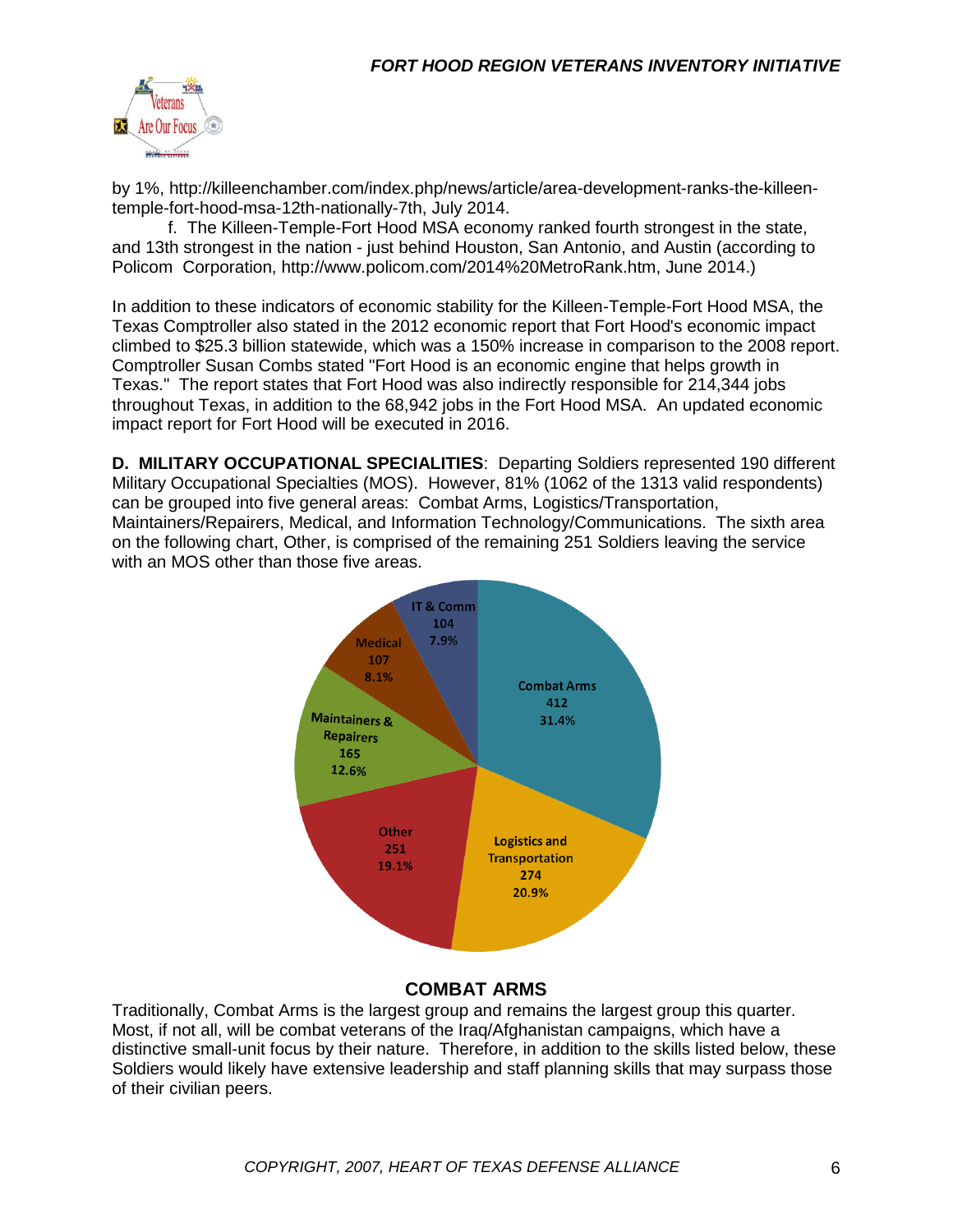

Soldiers in combat arms comprise 31.4%(412/1313) of the separating population. **Infantry** (139) **Member or leader who individually employs small arms/heavy anti**armor weapons in support of combat operations **Armor** (80) Member or leader who employs main battle tanks or cavalry fighting vehicles in combat operations, and performs reconnaissance and security. **Field Artillery** (73) Cperate or supervise high technology cannon artillery weapons, automated tactical data systems, intelligence activities, target processing, radar operations, artillery surveying operations, or meteorological observation. **Engineer** (60) **Of the 60 Soldiers, 30 are combat engineers and are directly** engaged in providing mobility, counter-mobility and survivability support to combat forces. Operates, directs and assists in the operation of various light and heavy engineer wheeled and tracked vehicles. Directs construction of shelters and assembly of military fixed bridges. Another 35 have engineer MOS specialties of construction, plumber, firefighter, horizontal construction, interior electrician, technical, carpentry and masonry and terrain data specialists. **Air Defense Artillery** (60) Operate command/control/communications/computer information systems or the lightweight, highly mobile Avenger or medium weight Patriot Air Defense Missile systems.

# **LOGISTICS AND TRANSPORTATION**

Soldiers serving in the logistics and transportation fields comprise 20.9%(274/1313) of the separating population. The top five categories are shown below.

| are coparating population. The top five categories are chown below. |                                                                                                                                                                                                        |  |
|---------------------------------------------------------------------|--------------------------------------------------------------------------------------------------------------------------------------------------------------------------------------------------------|--|
| <b>Automated Logistical</b><br>Specialists (53)                     | Supervise and perform management or stock record/warehouse<br>functions pertaining to receipt, storage, distribution and issue, and<br>maintain equipment records and parts.                           |  |
| <b>Petroleum Supply</b><br>Specialists (43)                         | Supervise the receipt, storage, accountability, and cares for<br>dispensing, issuing and shipping bulk or packaged petroleum, oils,<br>and lubricants.                                                 |  |
| <b>Unit Supply</b><br>Specialists (42)                              | Supervise or perform duties involving the request, receipt, storage,<br>issue, accountability, and preservation of individual, organizational,<br>installation, and expendable supplies and equipment. |  |
| <b>Motor Transport</b><br>Operator (40)                             | Supervises and operates wheel vehicles to transport personnel and<br>cargo. Oversees and checks proper loading and unloading of cargo<br>on vehicles and trailers.                                     |  |
| <b>Food Service</b><br>Specialists (22)                             | Supervise or prepares, cooks and serves food in field or garrison<br>food service operations.                                                                                                          |  |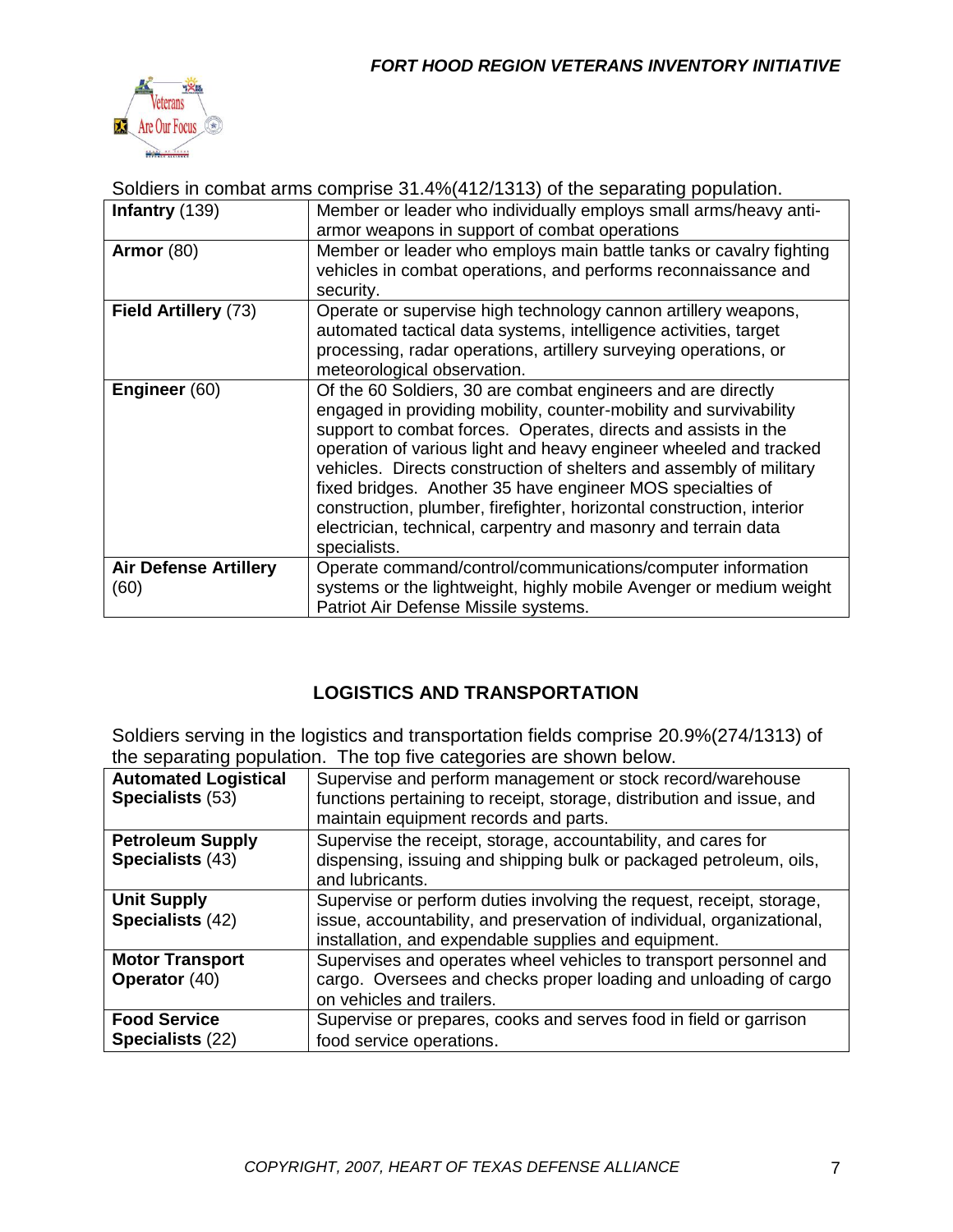

# **MAINTAINERS/ REPAIRERS**

Soldiers that work in the field of maintenance and repair comprise 12.6%(165/1313) of the separating population. The top four categories are shown below.

| <b>Wheeled Vehicle</b>         | Supervise and perform unit, direct support and general support level       |
|--------------------------------|----------------------------------------------------------------------------|
| Mechanics (67)                 | maintenance and recovery operations on light and heavy wheeled             |
|                                | vehicles, their associated trailers and material handling equipment.       |
| Special purpose (53)           | 8 different low-density fields that require a degree of technical skills   |
|                                | that would support the repair and maintenance of Army vehicles and         |
|                                | equipment. These skills include metal workers (welders),                   |
|                                | machinists, small arms and fire control repair, power generation,          |
|                                | computer/detection systems, radar, avionic communication                   |
|                                | equipment, and special purpose equipment (such as HVAC and                 |
|                                | refrigeration systems).                                                    |
| <b>Aviation repairers (36)</b> | 5 different enlisted specialties (less pilots and air traffic controllers) |
|                                | ranging from aircraft structural repairers to airframe-specific            |
|                                | armament/electrical/avionics system repairers.                             |
| <b>Tracked Vehicle</b>         | Perform or supervise unit maintenance, diagnose, and troubleshoot          |
| Mechanics (20)                 | malfunctions on gas turbine and diesel power plants; the suspension,       |
|                                | steering, hydraulics, auxiliary power units, and the armament/fire         |
|                                | control systems on tracked vehicles including the M1 Abrams main           |
|                                | battle tank and Bradley Fighting Vehicle.                                  |
|                                |                                                                            |

### **MEDICAL**

Personnel in the medical field make up 8.1%(107/1313) of the separating population. The top two categories are shown below

| <b>Health Care Specialist</b> | Provide emergency medical treatment, limited primary care, force                                                                                                                                                                                                                                                                                                                                                     |  |
|-------------------------------|----------------------------------------------------------------------------------------------------------------------------------------------------------------------------------------------------------------------------------------------------------------------------------------------------------------------------------------------------------------------------------------------------------------------|--|
| (63)                          | health protection, evacuation in a variety of operational and clinical<br>settings from point of injury or illness through the continuum of<br>military health care under the supervision of a physician, nurse or<br>physician's assistant. As a field combat medic, provides emergency<br>medical care/treatment at point of wounding on the battlefield or to<br>battle and non-battle casualties during wartime. |  |
| Other $(44)$                  | 6 Behavior Health Specialists, 5 Dental Specialists, 3 Physician<br>Assistants, 3 Veterinary Food Inspection Specialists, 3 Radiology<br>Specialists, 2 Army Practical Nursing Specialists, 1 Biomedical<br>Equipment Specialists, and 21 other Soldiers with various medical<br>specialty MOSs.                                                                                                                     |  |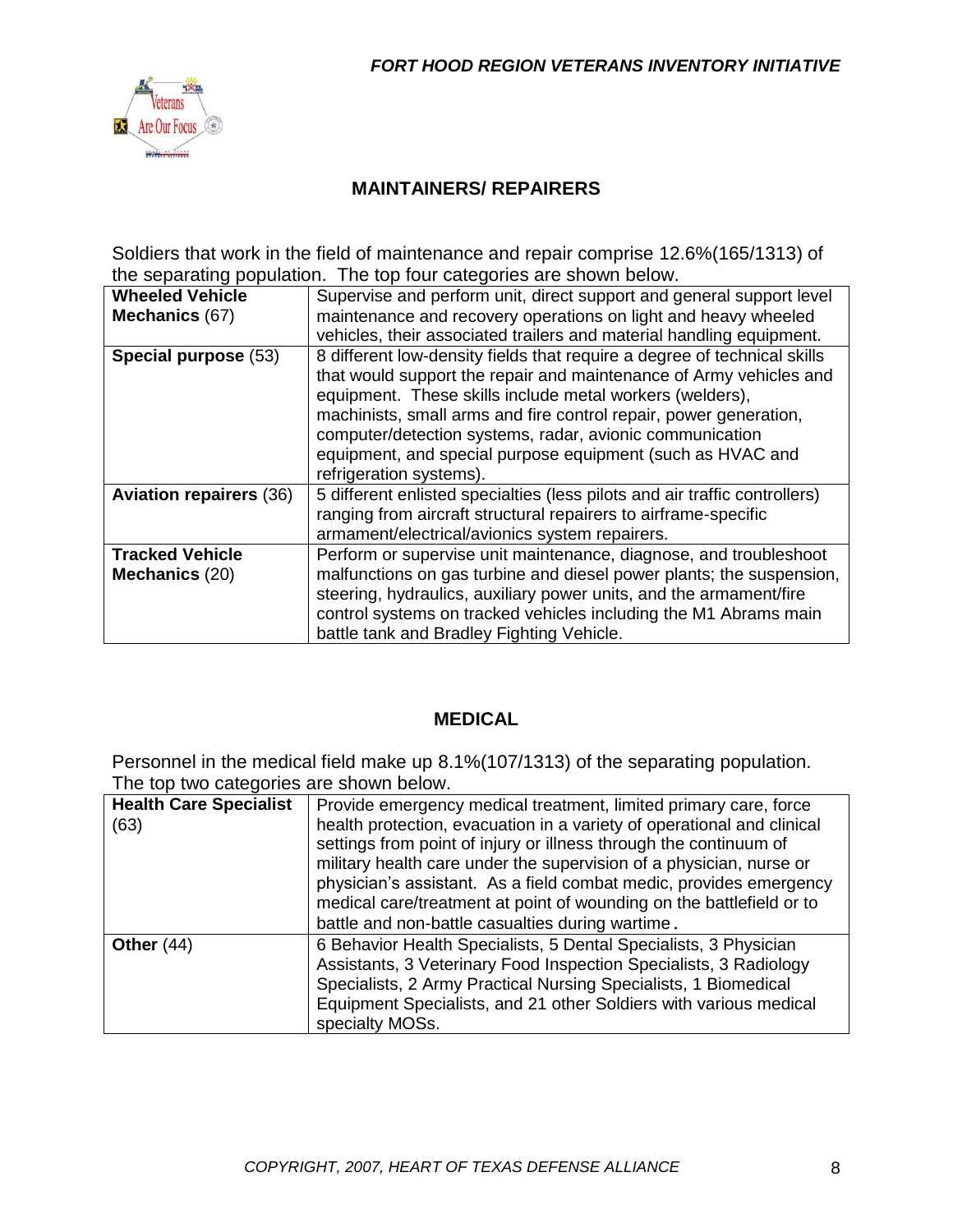

# **INFORMATION TECHNOLOGY AND COMMUNICATIONS**

The information technology and communications field makes up 7.9%(104/1313) of the separating population. The top six categories are shown below.

| <b>Signal Support</b>        | Supervise, install, employ, maintain, troubleshoot and assist users   |
|------------------------------|-----------------------------------------------------------------------|
| <b>Systems Specialist</b>    | with battlefield signal support systems, terminal devices, satellite  |
| (24)                         | communications equipment and automated telecommunications             |
|                              | computer systems, to include local area networks, wide area           |
|                              | networks and routers. Integrate signal systems and networks;          |
|                              | performs unit level maintenance on authorized signal equipment and    |
|                              | associated electronic devices; train and provide technical assistance |
|                              | to users of signal equipment.                                         |
| <b>Information</b>           | Supervise, install, operate and perform unit level maintenance on     |
| <b>Technology Specialist</b> | multi-functional/multi-user information processing systems,           |
| (18)                         | peripheral equipment, and associated devices. Perform analyst and     |
|                              | information assurance functions and conducts data system studies.     |
|                              | Perform Information Services Support Office (ISSO) duties of          |
|                              | printing, publications, records management and Communication          |
|                              | Security (COMSEC) custodian functions and certification authority     |
|                              | duties in support of the Defense Message System (DMS).                |
| <b>Multichannel</b>          | Supervise, install, operate and perform unit level maintenance on     |
| <b>Transmission System</b>   | multi-channel line-of-site and tropospheric scatter communications    |
| <b>Operator-Maintainer</b>   | systems, communications security (COMSEC) devices, and                |
| (15)                         | associated equipment.                                                 |
| <b>Cable Systems</b>         | Cable Systems Installer-Maintainers are primarily responsible for     |
| Installer-Maintainer (9)     | installing, operating and performing maintenance on cable and wire    |
|                              | communications systems, communication security devices and            |
|                              | associated equipment.                                                 |
| <b>Satellite</b>             | Satellite Communication Systems Operator-Maintainers are              |
| <b>Communication</b>         | responsible for making sure that the lines of communication are       |
| <b>Systems Operator-</b>     | always up and running. They install, operate, maintain and repair     |
| Maintainer (8)               | strategic and tactical multichannel satellite communications.         |
| <b>Nodal Network System</b>  | The Nodal Network Systems Operator-Maintainer supervises,             |
| <b>Operator-Maintainer</b>   | installs, operates, and performs systems maintenance on large and     |
| (6)                          | small electronic switches; system control centers; node management    |
|                              | facilities; associated multiplexing and combat net radio interface    |
|                              | (CNRI) equipment; short range line of sight radio systems;            |
|                              | communications security (COMSEC) devices; and other equipment         |
|                              | associated with network switching operations.                         |

# **E. DESIRED POST- MILITARY SERVICE EMPLOYMENT:**

Respondents are asked to indicate the type (or types) of post-military employment they desire. If married, they can indicate their spouse's employment preferences as well. In order to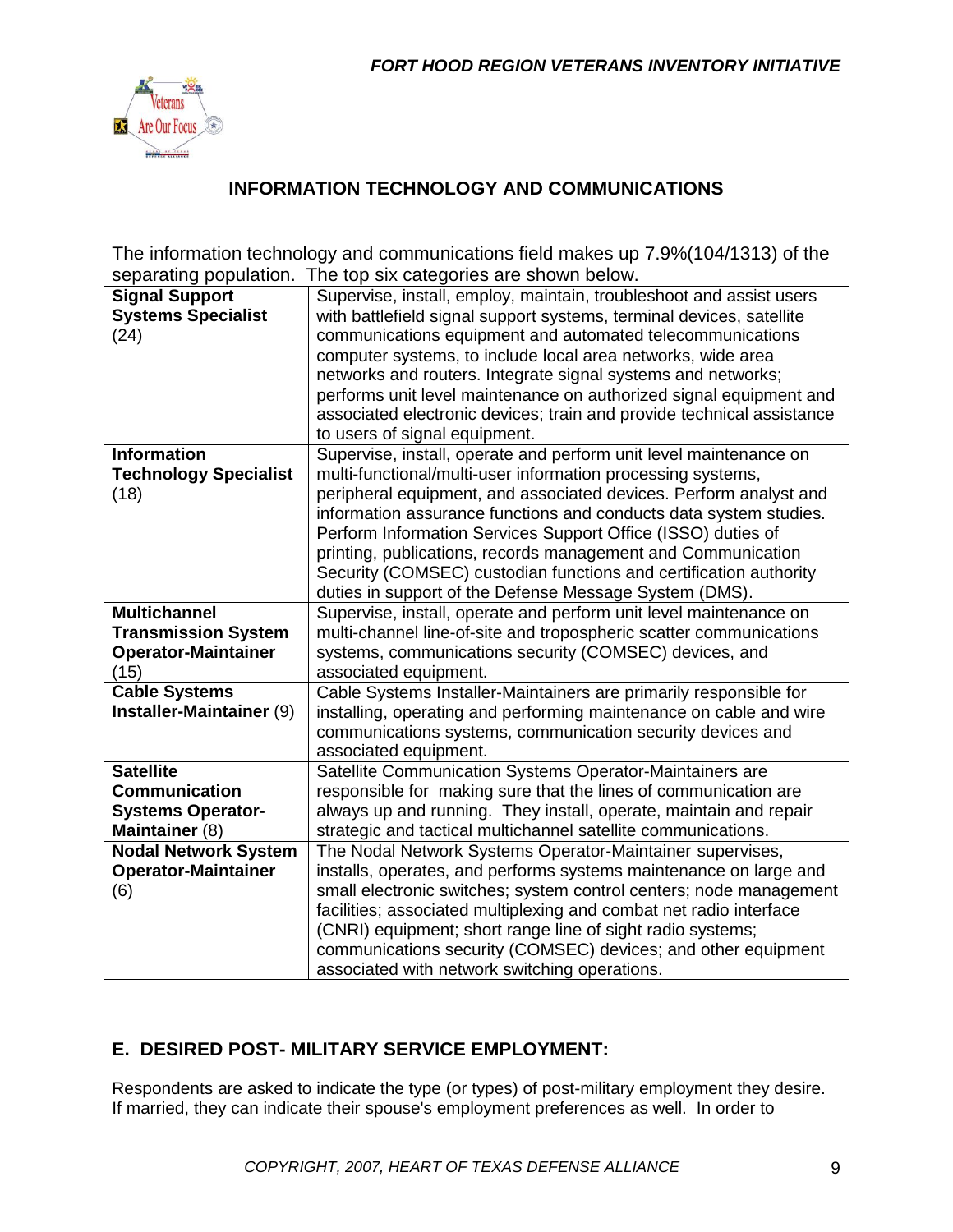

standardize input for ease of analysis, the survey provides 14 broad categories conforming to industry categories found in the North American Industrial Classification System (NAICS). The choice "other" is offered when a specific desired category is not provided. For this 1st Quarter report, the top five desired categories of post-military service employment were<sup>2</sup>:

1. Soldiers Separating:

#### **SOLDIER SPOUSE**

| 1. Other:                    | 112 | 1. Medical/Health Field:  | 161 |
|------------------------------|-----|---------------------------|-----|
| 2. Medical/Health:           | 91  | 2. Other:                 | 149 |
| 3. Law Enforcement/Security: | 80  | 3. Administrative/Office: | 79  |
| 4. Management/Business:      | 51  | 4. Education/Teaching:    | 62  |
| 5. Computers/Software:       | 43  | 5. Management/Business:   | 38  |

The anomalies in Military Occupational Specialty (MOS) data may have been carried over to the types of post-service employment desired. Soldiers with a medical-related specialty are usually considered "low density," however 8.1% of respondents came from that field; it is likely most, if not all, would desire post-service employment in the medical field. Law Enforcement/Security has always ranked as one of the top five desired career choices for post-service employment, which continues to be the case this quarter and is most likely attributed to the large number of Soldiers separating with a Combat Arms MOS. While Management/Business has been one of the top desired careers for post-service employment since 2007, it was the fourth highest desired career for this quarter. Since October 2007, the top desired careers for spouses have always included Administrative/Office, Education/Teaching, and Management/Business, and this trend continued this quarter. The Medical/Health Field has been reported as one of the top five desired careers for spouses since July 2008, and continues to be the number one choice for spouses this quarter. On the survey, Soldiers are given fifteen different choices of desired jobs after separation for them, as well as their spouse, and "other" is one of those choices. For the second quarter in a row, this is the top choice for the Soldiers and the second highest for their spouse.

<sup>&</sup>lt;sup>2</sup>Employers desiring to hire Fort Hood veterans should contact Fort Hood Soldier for Life -Transition Assistance Program (formerly known as ACAP) directly through the TAP Director of Marketing, Mr Robert Schumacher: at (254)288-0827; [Robert.c.schumacher.civ@mail.mil;](mailto:Robert.c.schumacher.civ@mail.mil) or by posting their opportunity and company website URL on the TAP website [\(www.acap.army.mil\)](http://www.acap.army.mil/). Mr Schumacher can coordinate employer participation in a host of TAP transition events, as well as assist with highly specialized targeted hiring initiatives. Employers may place a job posting via "Work in Texas" (www.workintexas.com) - a statewide, internet-based job-matching system through Workforce Solutions of Central Texas (WFSCT) (254) 200-2020. The Texas Veterans Services (TVC) staff work closely with the Central Texas Workforce Business Services including job development, direct referrals, and military skills-civilian occupations matching. Contact Adam Jones, TVC Supervisor, (254) 200-2038.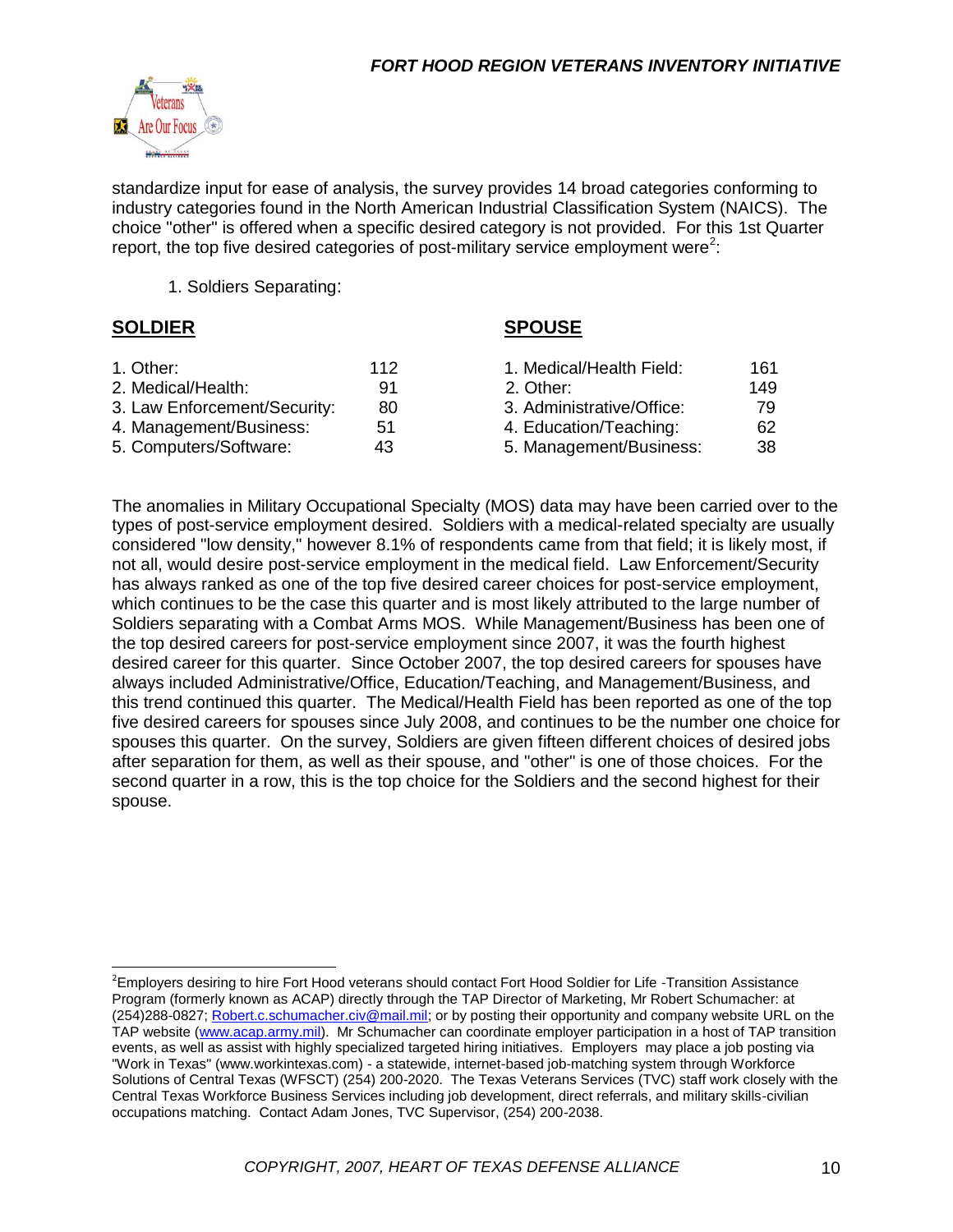

2. Soldiers Retiring:

The top categories of desired post-service employment for those retiring from military service are:

- 1. Management/Business: 120 responses
- 2. Other: 87 responses 3. Admin/Office: 82 responses 4. Transportation/Warehouse: 74 responses 5. Medical/Health Field: 66 responses

Management/Business, once again, remained the top desired area of employment for this 1st Quarter 2016. Administration/Office and Other continued to be the other top two desired areas of employment for retirees as well. Medical/Health Field moved up to the top five desired areas of post-service employment, and this may have been due to the increase in the service members with a medical MOS leaving the service this quarter.

#### 3. Employment:

a) According to a previous study by Payscale.com in 2012, management consultation is at the top of the list for best jobs for veterans. The following is a list of the 16 most common and wellpaid occupations that veterans of all services across the United States have entered since transitioning from the military service.

- **Management consultant**
- **Program manager, information technology**
- **Systems analyst**
- **FBI** agent
- Field service engineer, medical equipment
- **Systems engineer**
- **Information technology consultant**
- **Intelligence analyst**
- **Helicopter pilot**
- **Network engineer**
- **Project manager, construction**
- **F** Technical writer
- **Business development manager**
- **Network administrator, information technology**
- **Heating, ventilation, and air conditioning service technician**
- **Fireman**

b) Orion International, an employment placement service for former military personnel, finds that officers and senior-enlisted personnel typically find success in high-level management positions, with many major corporations offering "fast-track" leadership development for veterans. Officers and Non-Commissioned Officers eligible to retire have spent many years leading increasingly larger and more complex organizations, are graduates of an Army Professional Education system that focuses on developing their leadership skills, and have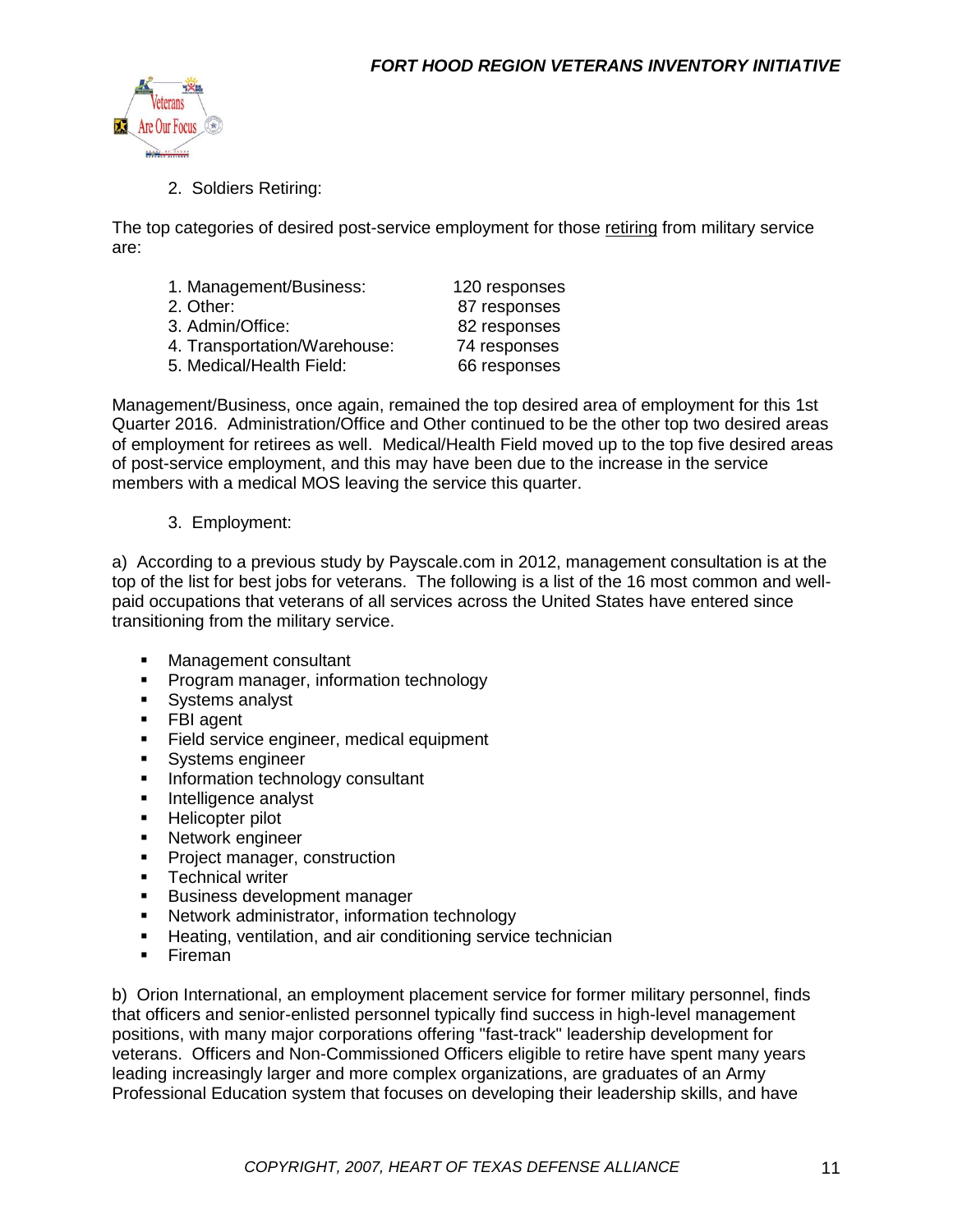

demonstrated success as a result of their longevity of service. Employers are looking to former military personnel due to their leadership experience, transferrable skills, and proven accountability. These veterans are known for being highly energetic and motivated and are also known for being career-oriented, goal-oriented, and are very familiar with being in a position where accountability is high. As such, it is essential to help place those with strong leadership skills back into the private sector work force who have mastered the skills of management during military service, and many companies are looking to veterans to fulfill that need. c) The Institute for Veterans and Military Families at Syracuse University performed a comprehensive study in March 2012 on the traits of military veterans and developed a report of the results titled, ["The Business Case for Hiring a Veteran.](The%20Business%20Case%20for%20Hiring%20a%20Veteran%203-6-12.pdf)"

This study reported that previous military service resulted in leadership ability and a strong sense of mission, which are highly valued traits in a competitive business environment. Of the ten traits discussed in the paper, it identified that Veterans are adept at skills transfer from their past military experience to the new work environment, they are able to act quickly and decisively in a changing environment, they demonstrate high levels of resiliency, exhibit advanced teambuilding skills, and possess a strong organizational commitment. This research supports very compelling reasons for hiring individuals with military background and experience. The Killeen-Temple-Fort Hood MSA has a large pool of educated veteran job applicants to choose from and it is clear that many would respond favorably to remaining in the area if the right job was available to choose from at the end of their service in the military.

While it is understandable that jobs readily available within the area would retain many more Soldiers within the MSA upon leaving the service, the Census Bureau has confirmed that 2.4 million businesses are owned by military veterans. Veterans have many years of military experience preparing them for the rigors of running a small business. Their discipline, drive, and motivation are characteristics that make them desirable employees. The combination of self-driven veterans and an inexpensive cost of living makes the Killeen-Temple-Fort Hood MSA a desirable place to remain after their service.

d) The *Operation Economic Transformation* Report identified four "target industries" or clusters that present the Greater Fort Hood Region with immediate opportunities for economic growth:

Information Technology Transportation and Logistics Healthcare Services Business Services

Clusters are geographic concentrations of interconnected firms and institutions utilizing related applications and serving similar markets. When fully developed, clusters can act as the principal drivers of economic growth and innovation in a region. The report recommended pursuing the development of these four clusters through a coordinated strategy of business retention, recruitment and entrepreneurship.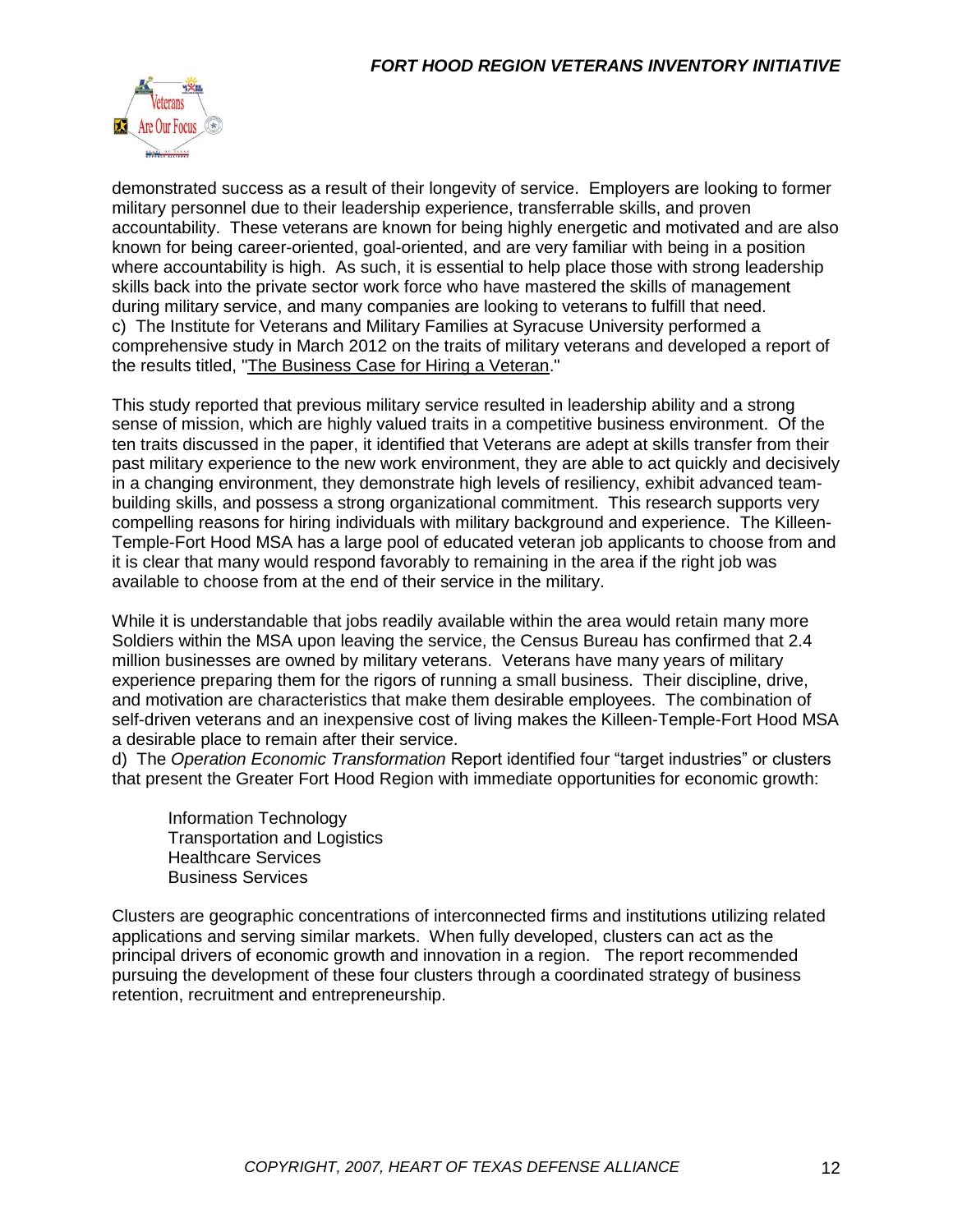#### *FORT HOOD REGION VETERANS INVENTORY INITIATIVE*





When separating the respondents into major MOS categories, there is a strong correlation between the numbers of separating Soldiers with those skills and the target clusters in the Operation Economic Transformation Report as shown in the chart above. In addition, because Officers and Non-Commissioned Officers eligible to retire have spent many years of their military career in leadership positions and are graduates of an Army Professional Education system, they have acquired many skills in Management and Administrative roles. This training and experience, regardless of their MOS, would directly correspond with the Business Services cluster.

### **F. REASONS FOR REMAINING IN THE MSA:**

1. In 2013, the survey was revised to gain more clarity on the Quality of Life factors cited by separating Soldiers that impact their decision to remain in Central Texas or go elsewhere after their service ends. The majority of those completing the survey who were staying locally said it was due to the MSA quality of life, while two other large groups were staying due to their spouse being employed locally, or the Soldier's intent for completion of their education. With the addition of Texas A&M-Central Texas to the MSA, the Soldiers and their spouses now have the opportunity to complete their baccalaureate or master's degree while remaining in an area with a lower cost of living compared to other areas with universities.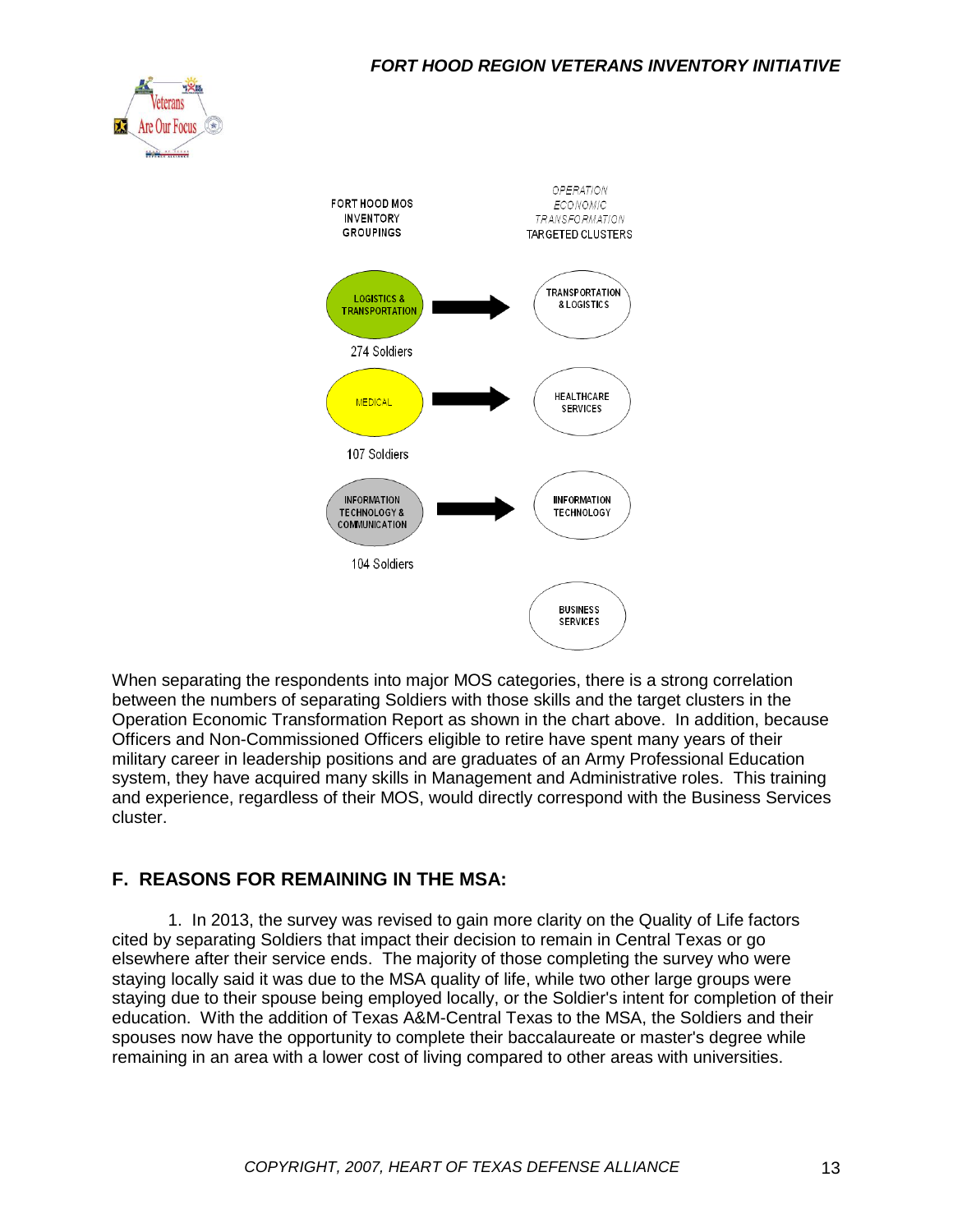

# **Reasons for Remaining Inside the MSA** 1st Quarter FY 2016



2. The graph below addresses the reasons for those service members not staying in the MSA after separation. The majority of those choosing to live outside of the MSA after separation was mainly due to wanting to return to their home of record, and the second largest group stated that seeking employment elsewhere was their primary reason. These have been the top two reasons for the past six quarters. While returning to home of record is not something that can be improved for the area, available and desirable employment and the perception of the MSA quality of life are areas that can be improved.



# **Reasons for Living Outside of the MSA** 1st Quarter FY 2016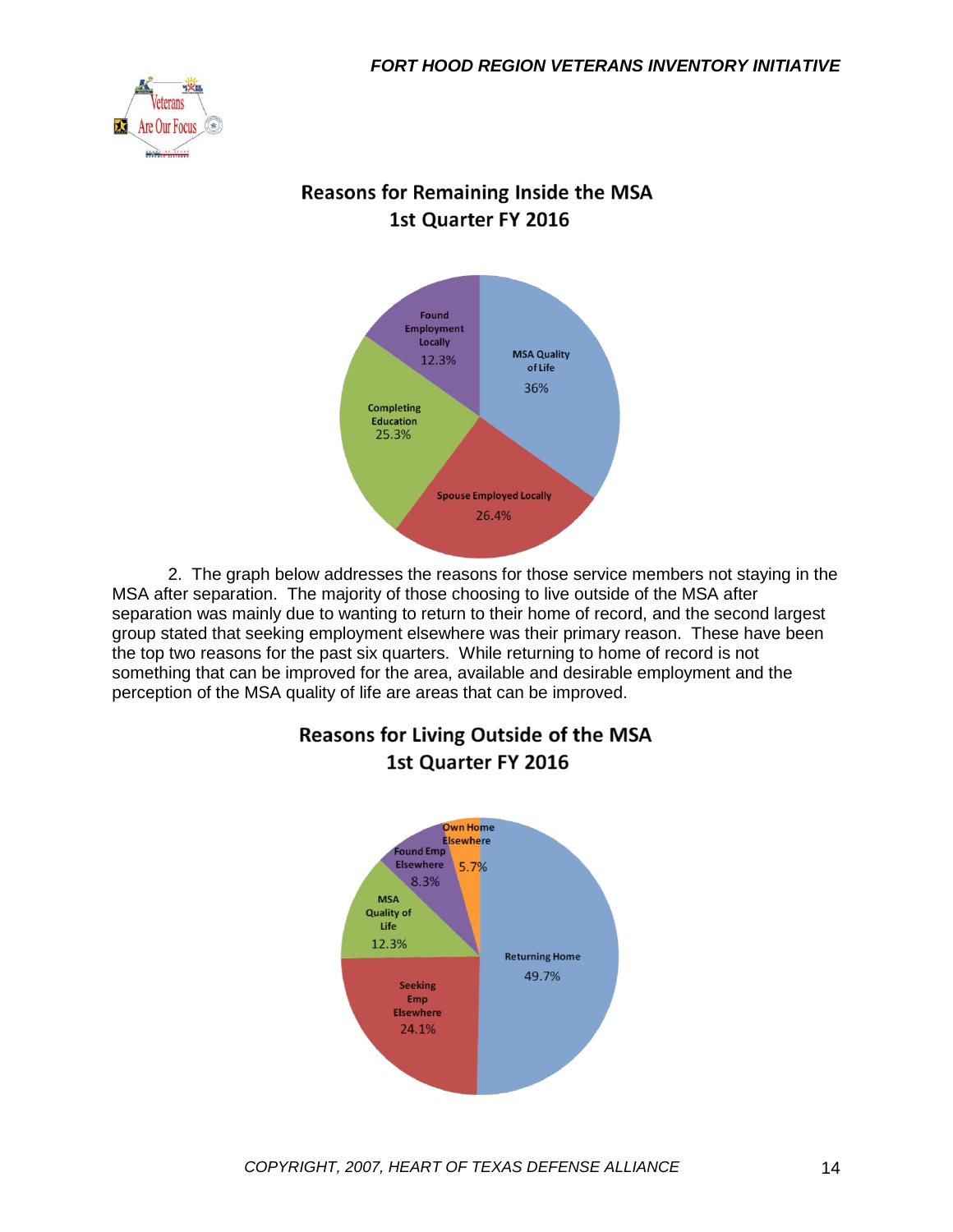

**G. EDUCATION LEVEL OF THOSE REMAINING IN THE REGION:** Respondents are asked to provide their highest level of educational attainment. For this quarter, 319 of 389 (82%) percent of the respondents who intend to remain in the region have some level of postsecondary education:

- 1. Some College 167 (42.9%)
- 2. Associates Degree 55 (14.1%)
- 3. Baccalaureate Degree 67 (17.2%)
- 4. Masters/PhD Degree 30 (7.7%)

The data from over 35,000 Soldiers separating during the last eight years indicates that for those Soldiers who intend to remain in the Killeen-Temple-Fort Hood MSA (both retirement eligible and non-retirement eligible), educational attainment for those completing their Masters or PhD has increased. This could be a direct result of the availability of upper level universities in the area, especially with the addition of TAMU-CT. This data is further affirmation that those Soldiers leaving the service provide a large amount of highly educated potential employees for the area.



# **Educational Attainment % of Those Intending to Stay in MSA**

Anecdotally, businesses indicate they want to hire veterans. Educational attainment is a key variable in that process given the current national unemployment rate. With the sluggish job market and the extra benefits of health care, tuition assistance, and housing and food allowances while in the service, the military remains a favorable career choice. However, with the downsizing of troop levels, the standards of recruiting continue to be more stringent, so candidates applying with a GED are often turned away and encouraged to complete at least 15 college credits before re-applying which guarantees a more educated group of veterans<sup>3</sup>. When taking into account that Central Texas offers a low cost of living, has several post secondary educational institutions within the Killeen-Temple-Fort Hood MSA where Soldiers are able to

 3 Annalyn Kurtz, Getting Into the Military is Getting Tougher,

http://money.cnn.com/2013/05/15/news/economy/military-recruiting/, 15 May 2013.